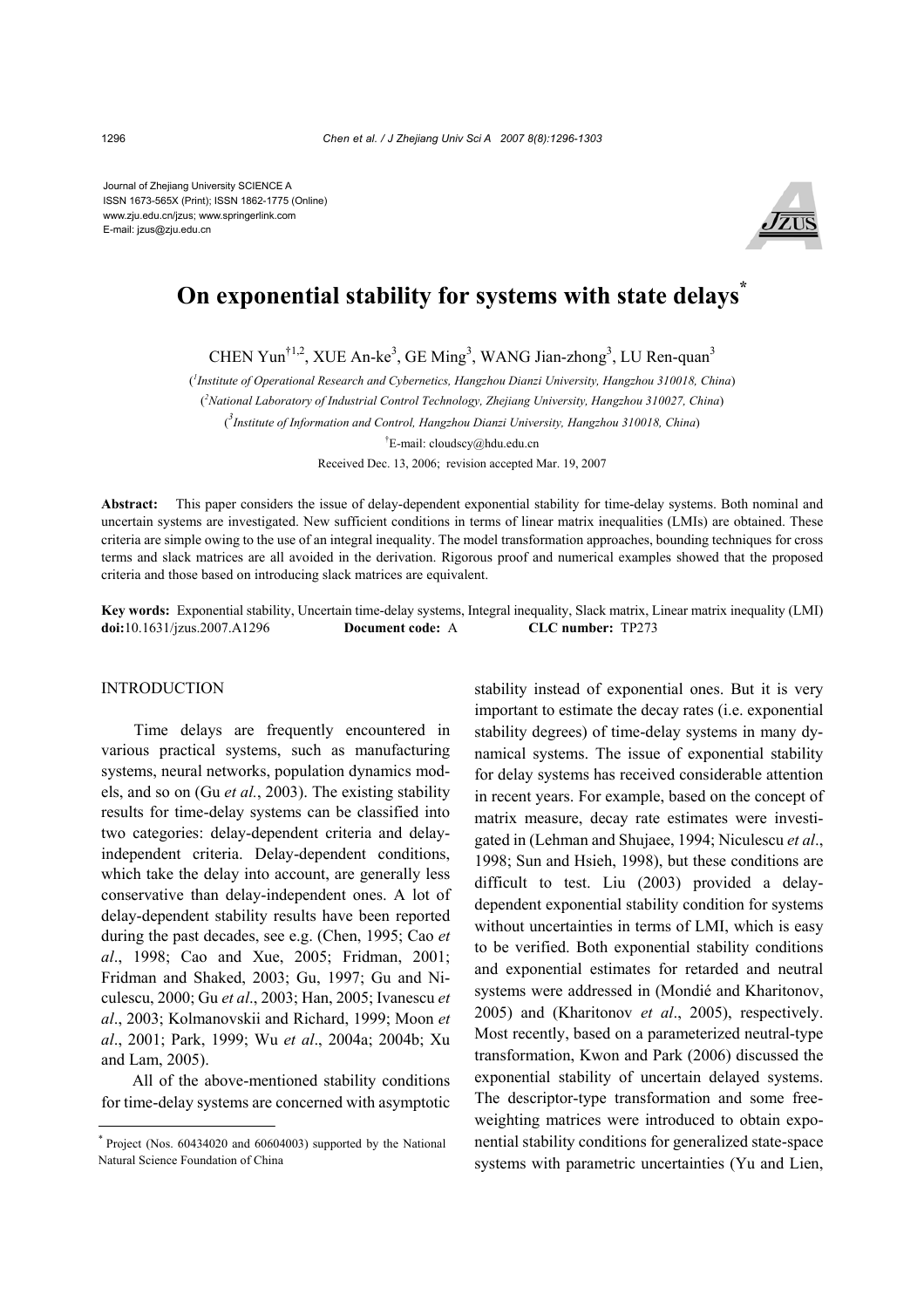2006). Some exponential stability criteria based on introducing some slack matrices were presented in (Xu *et al*., 2006).

In this paper, we focus on the problem of delaydependent robustly exponential stability for a class of linear time-delay systems with norm-bounded uncertainties. We avoid applying model transformation and bounding techniques for cross terms. An integral inequality is used to obtain sufficient conditions in terms of LMIs, which can be efficiently solved by LMI Toolbox in Matlab. The proposed results are simpler than those of (Xu *et al.*, 2006) because no slack matrices are involved. The effectiveness of our approach and its equivalence to the method proposed in (Xu *et al.*, 2006) are illustrated by numerical examples as well as mathematical proof.

Throughout this paper, the notations are fairly standard. The symmetric term in a symmetric matrix is denoted as \*, i.e.

$$
\begin{bmatrix} P_1 & P_2 \ \ast & P_3 \end{bmatrix} = \begin{bmatrix} P_1 & P_2 \ P_2^T & P_3 \end{bmatrix}.
$$

### PROBLEM FORMULATION

Consider the following nominal time-delay system:

$$
\begin{cases}\n\dot{\mathbf{x}}(t) = A\mathbf{x}(t) + A_1\mathbf{x}(t - h), \\
\mathbf{x}(\theta) = \varphi(\theta), \ \forall \ \theta \in [-h, 0],\n\end{cases}
$$
\n(1)

where  $\mathbf{x}(t) \in \mathbb{R}^n$  is the state vector,  $A(t)$ ,  $A_1(t) \in \mathbb{R}^{n \times n}$  are known real constant matrices, and  $\varphi(\cdot) \in \mathbb{R}^n$  is the initial condition function assumed to be continuously differentiable on [−*h*, 0]. Here, *h*>0 is a constant scalar indicating the delay time.

Xu *et al*.(2006) provided a stability criterion stated as follows:

**Proposition 1** [Theorem 1, (Xu *et al*., 2006)] For given scalars  $\lambda > 0$  and  $h > 0$ , the nominal time-delay system (1) is exponentially stable at decay rate *λ*, if there exist symmetric positive-definite matrices  $P_1$ ,  $P_3$ ,  $Q$ ,  $Z_1$ ,  $Z_2 \in \mathbb{R}^{n \times n}$ , and matrices  $P_2$ ,  $Y$ ,  $W$ ,  $S \in \mathbb{R}^{n \times n}$ such that

$$
\boldsymbol{\Gamma} = \begin{bmatrix} \boldsymbol{\Gamma}_{11} & \boldsymbol{\Gamma}_{12} & \boldsymbol{\Gamma}_{13} & h\boldsymbol{\Upsilon} & \boldsymbol{\Gamma}_{15} \\ \ast & \boldsymbol{\Gamma}_{22} & \boldsymbol{\Gamma}_{23} & h\boldsymbol{\W} & \boldsymbol{\Gamma}_{25} \\ \ast & \ast & -h\boldsymbol{Z}_{2} & h^{2}\boldsymbol{S} & \boldsymbol{0} \\ \ast & \ast & \ast & -h\boldsymbol{Z}_{1} & \boldsymbol{0} \\ \ast & \ast & \ast & \ast & -h\boldsymbol{Z}_{1} \end{bmatrix} < \boldsymbol{0}, \quad (2a)
$$
\n
$$
\begin{bmatrix} P_{1} & P_{2} \\ \ast & P_{3} \end{bmatrix} > \boldsymbol{0}, \quad (2b)
$$

where

$$
\begin{cases}\n\Gamma_{11} = P_1(A + \lambda I) + (A + \lambda I)^T P_1 + P_2 + P_2^T \\
+ Q + hZ_2 - Y - Y^T, \\
\Gamma_{12} = e^{\lambda h} P_1 A_1 - P_2 + Y - W^T, \\
\Gamma_{13} = h(A + \lambda I)^T P_2 + hP_3 - hS^T, \\
\Gamma_{15} = h(A + \lambda I)^T Z_1, \Gamma_{22} = -Q + W + W^T, \\
\Gamma_{23} = h e^{\lambda h} A_1^T P_2 - hP_3 + hS^T, \Gamma_{25} = h e^{\lambda h} A_1^T Z_1.\n\end{cases}
$$
\n(3)

Then, they considered the following time-delay system with norm-bounded uncertainties:

$$
\begin{cases}\n\dot{\mathbf{x}}(t) = [A + \Delta A(t)]\mathbf{x}(t) + [A_1 + \Delta A_1(t)]\mathbf{x}(t - h), \\
\mathbf{x}(\theta) = \varphi(\theta), \forall \theta \in [-h, 0],\n\end{cases} (4)
$$

where  $\Delta A(t)$ ,  $\Delta A_1(t) \in \mathbb{R}^{n \times n}$  are time-varying parameter uncertainties, described by

$$
[\Delta A(t), \Delta A_1(t)] = DF(t)[E, E_1], \tag{5}
$$

where  $D$ ,  $E$ ,  $E_1$  are constant matrices with appropriate dimensions, and  $F(t)$  is an unknown time-varying matrix function satisfying  $\mathbf{F}^{T}(t)\mathbf{F}(t) \leq I$ .

**Proposition 2** [Theorem 2, (Xu *et al.*, 2006)] For given scalars *λ*>0 and *h*>0, the uncertain time-delay system (4) is robustly exponentially stable at decay rate *λ*, if there exist a scalar *ε*>0, symmetric positive-definite matrices  $P_1$ ,  $P_3$ ,  $Q$ ,  $Z_1$ ,  $Z_2 \in \mathbb{R}^{n \times n}$  and matrices  $P_2$ ,  $Y$ ,  $W$ ,  $S \in \mathbb{R}^{n \times n}$  such that the LMIs (6) hold,

$$
\theta = \begin{bmatrix} \theta_{11} & \theta_{12} & \Gamma_{13} & hY & \Gamma_{15} & P_1D \\ * & \theta_{22} & \Gamma_{23} & hW & \Gamma_{25} & 0 \\ * & * & -hZ_2 & h^2S & 0 & hP_2^TD \\ * & * & * & -hZ_1 & 0 & 0 \\ * & * & * & * & -hZ_1 & hZ_1D \\ * & * & * & * & * & -\varepsilon I \end{bmatrix} < 0,
$$
\n(6a)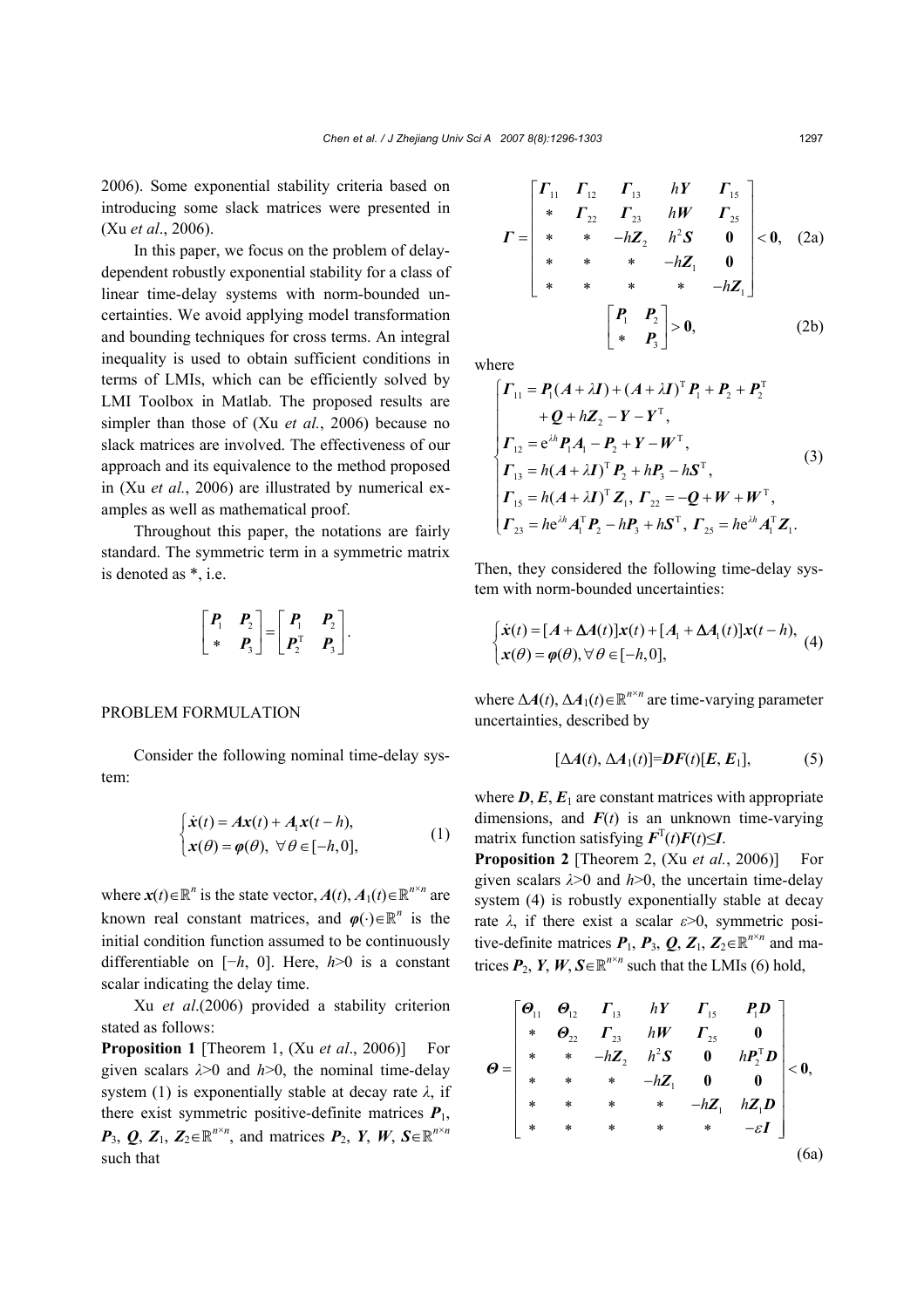$$
\begin{bmatrix} P_1 & P_2 \\ * & P_3 \end{bmatrix} > 0, \tag{6b}
$$

where

$$
\begin{cases}\n\boldsymbol{\Theta}_{11} = \boldsymbol{\varGamma}_{11} + \varepsilon \boldsymbol{E}^{\mathrm{T}} \boldsymbol{E}, \\
\boldsymbol{\Theta}_{12} = \boldsymbol{\varGamma}_{12} + \varepsilon e^{\lambda h} \boldsymbol{E}^{\mathrm{T}} \boldsymbol{E}_1, \\
\boldsymbol{\varTheta}_{22} = \boldsymbol{\varGamma}_{22} + \varepsilon e^{2\lambda h} \boldsymbol{E}_1^{\mathrm{T}} \boldsymbol{E}_1.\n\end{cases} (7)
$$

It should be noted that the coefficients  $e^{\lambda h}$  and  $e^{2\lambda h}$  are missing in Theorem 2 of (Xu *et al.*, 2006).

By the use of double integrals, Propositions 1 and 2 have introduced more slack matrices than the results of (Xu and Lam, 2005). The matrix variable *S* did not appear there because only single integrals were used there. It is well known that the introduction of some additional slack matrix variables will make it more flexible in solving LMIs, and reduce the conservatism (Cao and Xue, 2005; Wu *et al*., 2004a; 2004b; Xu and Lam, 2005). However, too many slack matrices will make the stability criteria more complicated and the computation more time-consuming, which motivate us to find simpler stability criteria without increasing the conservatism compared with (Xu *et al.*, 2006).

#### MAIN RESULTS

In this section, we present new delay-dependent stability criteria for systems (1) and (4) by using strict LMI optimization approaches.

We first present two lemmas that will be useful for deriving our main results.

**Lemma 1** (Boyd *et al*., 1994)Let *Φ* be a given symmetric matrix,  $H$  and  $G$  be matrices with approximate dimensions. Then for all  $F(t)$  satisfying  $F<sup>T</sup>(t)F(t) \leq I$ , the following inequality

$$
\boldsymbol{\Phi} + \boldsymbol{H}\boldsymbol{F}(t)\boldsymbol{G} + \boldsymbol{G}^{\mathrm{T}}\boldsymbol{F}^{\mathrm{T}}(t)\boldsymbol{H}^{\mathrm{T}} < 0
$$

holds if and only if there exists a scalar *ε*>0 such that

$$
\boldsymbol{\Phi} + \varepsilon \boldsymbol{H} \boldsymbol{H}^{\mathrm{T}} + \varepsilon^{-1} \boldsymbol{G}^{\mathrm{T}} \boldsymbol{G} \leq 0.
$$

**Lemma 2** (Han, 2005)For any constant symmetric matrix  $\mathbf{R} > 0$ , scalar  $h > 0$ , and vector function  $\mathbf{x}(\cdot)$ : [−*h*,  $0 \rightarrow \mathbb{R}^n$  such that the following integral is well defined, then

$$
-h\int_{t-h}^{t} \dot{x}^{\mathrm{T}}(s)R\dot{x}(s)\mathrm{d}s \leq \eta^{\mathrm{T}}(t)\begin{bmatrix} -R & R \\ R & -R \end{bmatrix} \eta(t), \quad (8)
$$

where  $\mathbf{\eta}^{T}(t) = [x^{T}(t), x^{T}(t-h)].$ 

Let us introduce the following transformation (Liu, 2003; Kwon and Park, 2006; Xu *et al.*, 2006):

$$
z(t) = e^{\lambda t} x(t), \tag{9}
$$

where the positive scalar  $\lambda$  is the decay rate (i.e. exponential stability degree), then the nominal system (1) is transformed into:

$$
\dot{z}(t) = \overline{A}z(t) + \overline{A}_1 z(t - h), \qquad (10)
$$

where  $\overline{A} = A + \lambda I$  and  $\overline{A}_1 = e^{\lambda h} A_1$ .

Accordingly, the uncertain system (4) can be rewritten as

$$
\dot{z}(t) = \tilde{A}z(t) + \tilde{A}_1 z(t - h), \qquad (11)
$$

where  $\tilde{A} = A + \lambda I + \Delta A(t)$  and  $\tilde{A}_1 = e^{\lambda h} [A_1 + \Delta A_1(t)]$ . The correspondingly exponential stability criteria are given by the following theorems.

**Theorem 1** Considering the system (1), for given scalars  $\lambda > 0$  and  $h > 0$ , if there exist positive-definite matrices symmetric  $P_1$ ,  $P_3$ ,  $Q$ ,  $Z_1$ ,  $Z_2 \in \mathbb{R}^{n \times n}$  and a matrix  $P_2 \in \mathbb{R}^{n \times n}$  satisfying the following LMIs:

$$
\mathbf{Q} = \begin{bmatrix} \mathbf{\Omega}_{11} & \mathbf{\Omega}_{12} & \mathbf{\Omega}_{13} & \mathbf{\Gamma}_{15} \\ * & \mathbf{\Omega}_{22} & \mathbf{\Omega}_{23} & \mathbf{\Gamma}_{25} \\ * & * & -h\mathbf{Z}_{2} & 0 \\ * & * & * & -h\mathbf{Z}_{1} \end{bmatrix} < 0, \quad (12a)
$$

$$
\begin{bmatrix} P_1 & P_2 \\ * & P_3 \end{bmatrix} > 0, \quad (12b)
$$

where

$$
\begin{cases}\n\mathbf{Q}_{11} = \mathbf{P}_{1}(A + \lambda I) + (A + \lambda I)^{T} \mathbf{P}_{1} + \mathbf{P}_{2} + \mathbf{P}_{2}^{T} \n+ \mathbf{Q} - \mathbf{Z}_{1} / h + h \mathbf{Z}_{2}, \n\mathbf{Q}_{12} = e^{\lambda h} \mathbf{P}_{1} A_{1} - \mathbf{P}_{2} + \mathbf{Z}_{1} / h, \ \mathbf{\Omega}_{22} = -\mathbf{Q} - \mathbf{Z}_{1} / h, \ (13) \n\mathbf{Q}_{13} = h e^{\lambda h} (A + \lambda I)^{T} \mathbf{P}_{2} + h \mathbf{P}_{3}, \n\mathbf{Q}_{23} = h e^{\lambda h} A_{1}^{T} \mathbf{P}_{2} - h \mathbf{P}_{3},\n\end{cases}
$$

then the system (1) is exponentially stable at decay rate *λ*.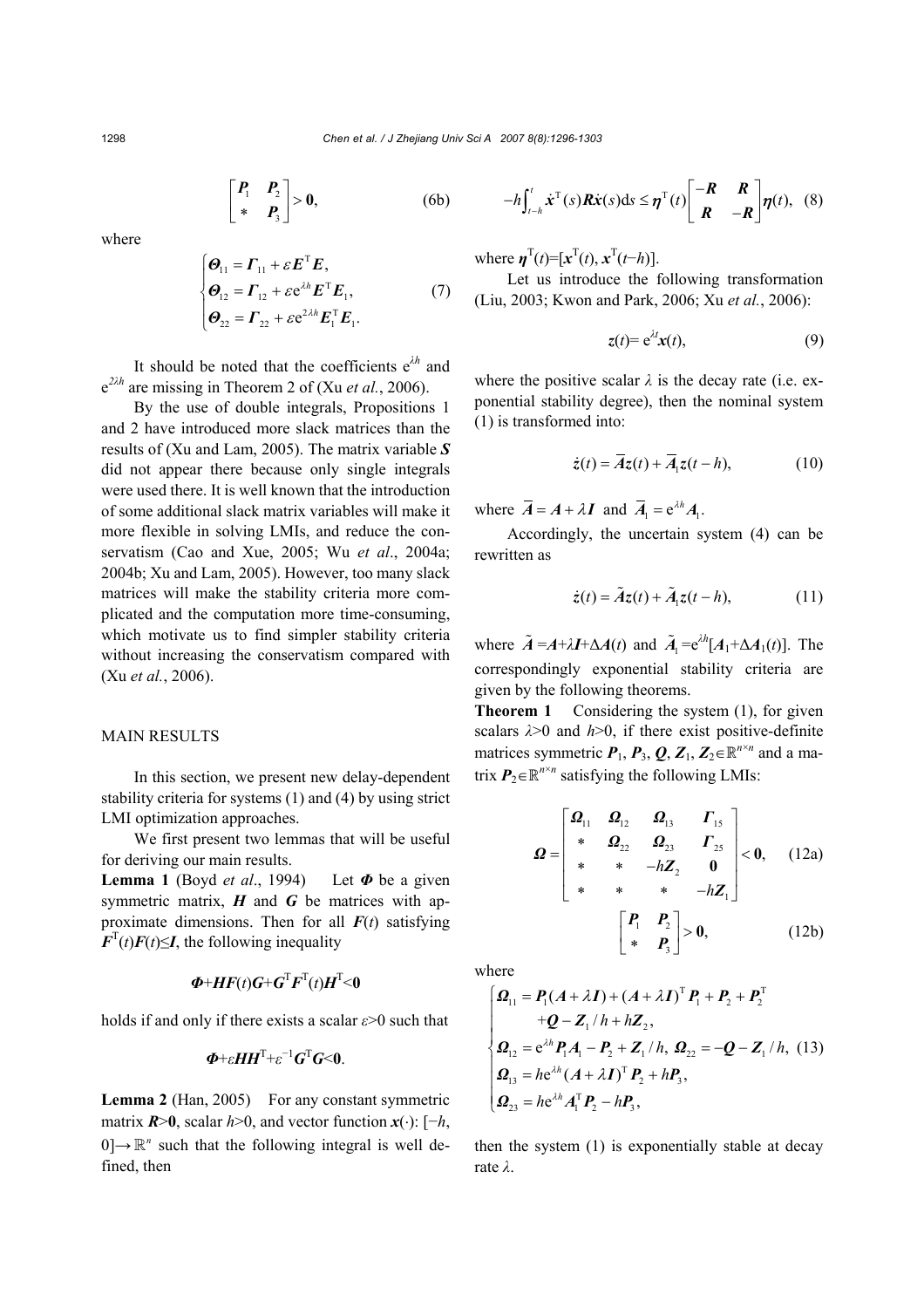**Proof** Choose the following legitimate Lyapunov-Krasovskii functional candidate (Xu *et al*., 2006)

$$
V(t, z(t)) = V_1 + V_2 + V_3, \qquad (14)
$$

where

$$
V_1 = \varsigma^{\mathrm{T}}(t) \begin{bmatrix} P_1 & P_2 \\ P_2^{\mathrm{T}} & P_3 \end{bmatrix} \varsigma(t), \quad V_2 = \int_{t-h}^t z^{\mathrm{T}}(s) Qz(s) \mathrm{d}s,
$$
  

$$
V_3 = \int_{-h}^0 \int_{t+\beta}^t z^{\mathrm{T}}(s) Z_1 \dot{z}(s) \mathrm{d}s \mathrm{d}\beta + \int_{-h}^0 \int_{t+\beta}^t z^{\mathrm{T}}(s) Z_2 z(s) \mathrm{d}s \mathrm{d}\beta,
$$
  

$$
\varsigma^{\mathrm{T}}(t) = \begin{bmatrix} z^{\mathrm{T}}(t) & \left( \int_{t-h}^t z(s) \mathrm{d}s \right)^{\mathrm{T}} \end{bmatrix}.
$$

Then the time-derivative of  $V(t, z(t))$  with respect to *t* along the system (10) is

 $\dot{V}(t, z(t)) = \dot{V}_1 + \dot{V}_2 + \dot{V}_3,$ 

where

$$
\dot{V}_1 = 2z^{\mathrm{T}}(t)P_1[\overline{A}z(t) + \overline{A}_1z(t-h)]
$$
  
+2[\overline{A}z(t) + \overline{A}\_1z(t-h)]^{\mathrm{T}} P\_2\int\_{t-h}^{t} z(s)ds  
+2z^{\mathrm{T}}(t)P\_2[z(t) - z(t-h)]  
+2[z(t) - z(t-h)]^{\mathrm{T}} P\_3\int\_{t-h}^{t} z(s)ds,  
\n
$$
\dot{V}_2 = z^{\mathrm{T}}(t)Qz(t) - z^{\mathrm{T}}(t-h)Qz(t-h),
$$

and by means of Lemma 2

$$
\dot{V}_3 = h\dot{z}^{T}(t)\mathbf{Z}_1\dot{z}(t) - \int_{t-h}^{t} \dot{z}^{T}(s)\mathbf{Z}_1\dot{z}(s)ds
$$
\n
$$
+ h\dot{z}^{T}(t)\mathbf{Z}_2z(t) - \int_{t-h}^{t} z^{T}(s)\mathbf{Z}_2z(s)ds
$$
\n
$$
\leq h\dot{z}^{T}(t)\mathbf{Z}_1\dot{z}(t) - \frac{1}{h}\boldsymbol{\eta}^{T}(t)\begin{bmatrix} -\mathbf{Z}_1 & \mathbf{Z}_1 \\ \mathbf{Z}_1 & -\mathbf{Z}_1 \end{bmatrix}\boldsymbol{\eta}(t)
$$
\n
$$
+ h\dot{z}^{T}(t)\mathbf{Z}_2z(t) - \int_{t-h}^{t} z^{T}(s)\mathbf{Z}_2z(s)ds,
$$

it is easy to get

$$
\dot{V}(t, z(t)) \leq \frac{1}{h} \int_{t-h}^{t} \mu^{T}(t, s) \mathbf{\Xi} \mu(t, s) \mathrm{d}s, \qquad (15)
$$

where

$$
\mu^{\mathrm{T}}(t,s) = \left[z^{\mathrm{T}}(t) \quad z^{\mathrm{T}}(t-h) \quad z^{\mathrm{T}}(s)\right],
$$
\n
$$
\Xi = \begin{bmatrix} \Xi_{11} & \Xi_{12} & h\overline{A}^{\mathrm{T}}P_2 + hP_3\\ * & \Xi_{22} & h\overline{A}_1^{\mathrm{T}}P_2 - hP_3\\ * & * & -h\mathbf{Z}_2 \end{bmatrix},
$$

with

$$
\begin{cases}\n\boldsymbol{\Xi}_{11} = \boldsymbol{P}_1 \boldsymbol{\overline{A}} + \boldsymbol{\overline{A}}^{\mathrm{T}} \boldsymbol{P}_1 + \boldsymbol{P}_2 + \boldsymbol{P}_2^{\mathrm{T}} + \boldsymbol{Q} \\
- \boldsymbol{Z}_1 / h + h \boldsymbol{Z}_2 + h \boldsymbol{\overline{A}}^{\mathrm{T}} \boldsymbol{Z}_1 \boldsymbol{\overline{A}} \\
\boldsymbol{\Xi}_{12} = \boldsymbol{P}_1 \boldsymbol{\overline{A}}_1 - \boldsymbol{P}_2 + \boldsymbol{Z}_1 / h + h \boldsymbol{\overline{A}}^{\mathrm{T}} \boldsymbol{Z}_1 \boldsymbol{\overline{A}}_1, \\
\boldsymbol{\Xi}_{22} = -\boldsymbol{Q} - \boldsymbol{Z}_1 / h + h \boldsymbol{\overline{A}}^{\mathrm{T}} \boldsymbol{Z}_1 \boldsymbol{\overline{A}}_1.\n\end{cases}
$$

If *Ω*<**0**, then *Ξ*<**0** by applying Schur complement lemma (Gu *et al.*, 2003), which implies  $\dot{V}(t, z(t)) < 0$ .

So, as a consequence of Lyapunov-Krasovskii stability theorem (Gu *et al*., 2003), system (10) is asymptotically stable.

It is well known that the system (1) is exponentially stable at decay rate *λ*, provided that the system (10) is asymptotically stable (Liu, 2003). This completes the proof.

Theorem 1 can be extended to the uncertain delayed system (4) as shown below.

**Theorem 2** For given scalars *λ*>0 and *h*>0, the uncertain time-delay system (4) is robustly exponentially stable at decay rate *λ*, if there exist a positive scalar  $\varepsilon$ >0, symmetric positive-definite matrices  $P_1$ , *P*<sub>3</sub>, *Q*, *Z*<sub>1</sub>, *Z*<sub>2</sub>∈ $\mathbb{R}^{n \times n}$ , and a matrix *P*<sub>2</sub>∈ $\mathbb{R}^{n \times n}$  satisfying the following LMIs:

$$
A = \begin{bmatrix} A_{11} & A_{12} & \mathbf{\Omega}_{13} & \mathbf{\Gamma}_{15} & \mathbf{\mathit{P}}_1\mathbf{\mathit{D}} \\ * & A_{22} & \mathbf{\Omega}_{23} & \mathbf{\Gamma}_{25} & \mathbf{0} \\ * & * & -h\mathbf{Z}_2 & \mathbf{0} & h\mathbf{\mathit{P}}_2^{\mathrm{T}}\mathbf{\mathit{D}} \\ * & * & * & -h\mathbf{Z}_1 & h\mathbf{Z}_1\mathbf{\mathit{D}} \\ * & * & * & * & -\varepsilon\mathbf{\mathit{I}} \end{bmatrix} < 0, \quad (16a)
$$

$$
\begin{bmatrix} P_1 & P_2 \\ * & P_3 \end{bmatrix} > 0, \quad (16b)
$$

where

$$
\begin{cases}\nA_{11} = \mathbf{\Omega}_{11} + \varepsilon \mathbf{E}^{\mathrm{T}} \mathbf{E}, \\
A_{12} = \mathbf{\Omega}_{12} + \varepsilon e^{\lambda h} \mathbf{E}^{\mathrm{T}} \mathbf{E}_1, \\
A_{22} = \mathbf{\Omega}_{22} + \varepsilon e^{2\lambda h} \mathbf{E}_1^{\mathrm{T}} \mathbf{E}_1.\n\end{cases} (17)
$$

**Proof** Taking the Lyapunov-Krasovskii functional candidate as Eq.(14), then we can obtain the following inequality by a similar derivation as in the proof of Theorem 1:

$$
\dot{V}(t, z(t)) \leq \frac{1}{h} \int_{t-h}^{t} \mu^{T}(t, s) \Sigma \mu(t, s) ds, \qquad (18)
$$

where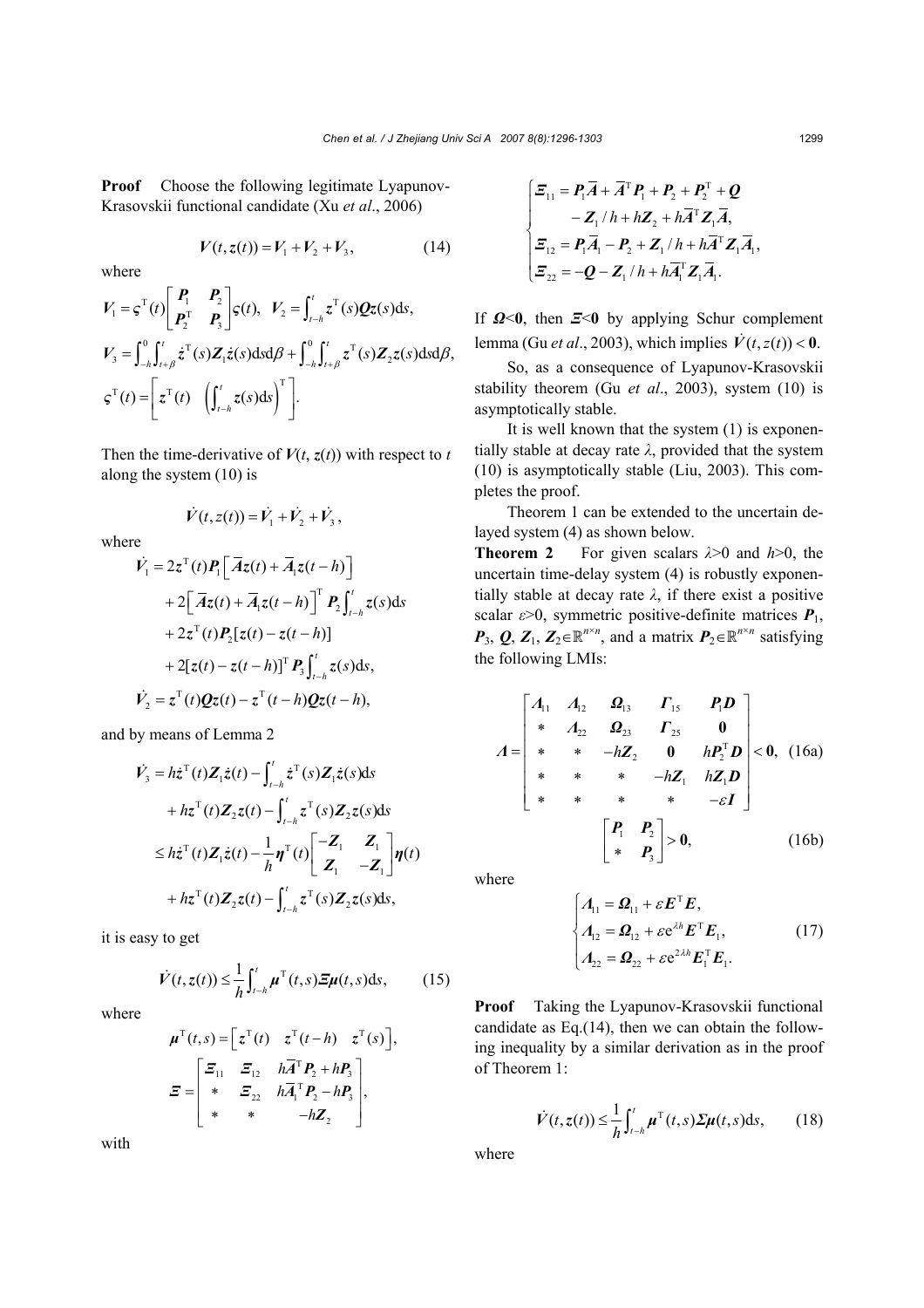$$
\Sigma = \begin{bmatrix} \Sigma_{11} & \Sigma_{12} & h\tilde{A}^{\mathrm{T}}P_2 + hP_3 \\ * & \Sigma_{22} & h\tilde{A}_1^{\mathrm{T}}P_2 - hP_3 \\ * & * & -hZ_2 \end{bmatrix},\tag{19}
$$

with

$$
\begin{cases}\n\Sigma_{11} = P_1 \tilde{A} + \tilde{A}^\mathrm{T} P_1 + P_2 + P_2^\mathrm{T} + Q \\
- Z_1 / h + hZ_2 + h \tilde{A}^\mathrm{T} Z_1 \tilde{A}, \\
\Sigma_{12} = P_1 \tilde{A}_1 - P_2 + Z_1 / h + h \tilde{A}^\mathrm{T} Z_1 \tilde{A}_1, \\
\Sigma_{22} = -Q - Z_1 / h + h \tilde{A}_1^\mathrm{T} Z_1 \tilde{A}_1.\n\end{cases}
$$

By Schur complement lemma, we have

$$
\Sigma = \Omega + \begin{bmatrix} P_1 D \\ 0 \\ h P_2^{\mathrm{T}} D \\ h Z_1 D \end{bmatrix} F(t) \begin{bmatrix} E & e^{\lambda h} E_1 & 0 & 0 \end{bmatrix}
$$
  
+ 
$$
\begin{bmatrix} E^{\mathrm{T}} \\ e^{\lambda h} E_1^{\mathrm{T}} \\ 0 \\ 0 \end{bmatrix} F^{\mathrm{T}}(t) D^{\mathrm{T}} \begin{bmatrix} P_1 & 0 & h P_2 & h Z_1 \end{bmatrix} < 0.
$$
 (20)

According to Lemma 1, *Σ*<**0** if and only if there exists a positive scalar *ε* such that:

$$
\Sigma = \Omega + \varepsilon^{-1} \begin{bmatrix} P_1 D \\ 0 \\ h P_2^{\mathrm{T}} D \\ h Z_1 D \end{bmatrix} \begin{bmatrix} P_1 D \\ 0 \\ h P_2^{\mathrm{T}} D \\ h Z_1 D \end{bmatrix}^{\mathrm{T}} + \varepsilon \begin{bmatrix} E^{\mathrm{T}} \\ e^{\lambda h} E_1^{\mathrm{T}} \\ 0 \\ 0 \end{bmatrix} \begin{bmatrix} E^{\mathrm{T}} \\ e^{\lambda h} E_1^{\mathrm{T}} \\ 0 \\ 0 \end{bmatrix}^{\mathrm{T}} < 0.
$$
\n(21)

Then, it follows from Schur complement directly that *Σ*<**0** is equivalent to *Λ*<**0**.

Thus, if  $\Lambda$ <0 then  $\dot{V}(t, z(t))$  < 0, and the system (11) is robustly asymptotically stable, which guarantees that the system (4) is robustly exponentially stable at decay rate *λ*.

**Remark 1** Theorems 1 and 2 are new delaydependent exponential stability criteria derived by an integral inequality, without resorting to model transformation and cross terms bounding techniques. The corresponding stability conditions are expected to be less conservative.

**Remark 2** The forms of Theorems 1 and 2 are simpler than Propositions 1 and 2, respectively, since fewer matrix variables and lower dimensions of the LMIs are involved, due to the fact that no additional slack matrices (no matrix variables *Y*, *W* and *S*) have been introduced. Precisely, the dimensions of the matrix inequalities (12a) and (16a) are 4*n*×4*n* and  $5n \times 5n$ , respectively. And the dimensions of Eq.(2a) and Eq.(6a) are 5*n*×5*n* and 6*n*×6*n*, respectively.

**Remark 3** By solving the LMIs (12) and (16) iteratively with respect to *h*, one can obtain the maximal allowable delays  $\overline{h}$  guaranteeing the nominal system (1) and uncertain system (4) to be exponentially stable and robustly exponentially stable at given decay rates *λ*, and vice versa.

By setting  $\lambda=0$  in Theorems 1 and 2, we can obtain the asymptotic stability criteria of systems (1) and (4), respectively, as follows:

**Corollary 1** If the following LMIs

$$
\Phi = \begin{bmatrix} \Phi_{11} & \Phi_{12} & \Phi_{13} & hA^{T}Z_{1} \\ * & \Phi_{22} & \Phi_{23} & hA_{1}^{T}Z_{1} \\ * & * & -hZ_{2} & 0 \\ * & * & * & -hZ_{1} \end{bmatrix} < 0, \quad (22a)
$$

$$
\begin{bmatrix} P_{1} & P_{2} \\ * & P_{3} \end{bmatrix} > 0, \quad (22b)
$$

where

$$
\begin{cases}\n\Phi_{11} = P_1 A + A^{\mathrm{T}} P_1 + P_2 + P_2^{\mathrm{T}} + Q - Z_1 / h + hZ_2, \\
\Phi_{12} = P_1 A_1 - P_2 + Z_1 / h, \ \Phi_{22} = -Q - Z_1 / h,\n\end{cases} (23)
$$
\n
$$
\Phi_{13} = hA^{\mathrm{T}} P_2 + hP_3, \ \Phi_{23} = hA_1^{\mathrm{T}} P_2 - hP_3,
$$

have a matrix symmetric and positive-definite solutions  $Z_1$ ,  $Z_2 \in \mathbb{R}^{n \times n}$ , then the time-delay system (1) is asymptotically stable.

**Corollary 2** The uncertain time-delay system (4) is asymptotically stable, if there exist a scalar *ε*>0, a matrix  $P_2 \in \mathbb{R}^{n \times n}$  and symmetric positive-definite matrices  $P_1$ ,  $P_3$ ,  $Q$ ,  $Z_1$ ,  $Z_2 \in \mathbb{R}^{n \times n}$  such that the following LMIs are satisfied:

$$
\Psi = \begin{bmatrix} \Psi_{11} & \Psi_{12} & \Phi_{13} & hA^{T}Z_{1} & P_{1}D \\ * & \Psi_{22} & \Phi_{23} & hA_{1}^{T}Z_{1} & 0 \\ * & * & -hZ_{2} & 0 & hP_{2}^{T}D \\ * & * & * & -hZ_{1} & hZ_{1}D \\ * & * & * & * & -hZ_{1} \end{bmatrix} < 0, (24a)
$$

$$
\begin{bmatrix} P_{1} & P_{2} \\ * & P_{3} \end{bmatrix} > 0, \qquad (24b)
$$

where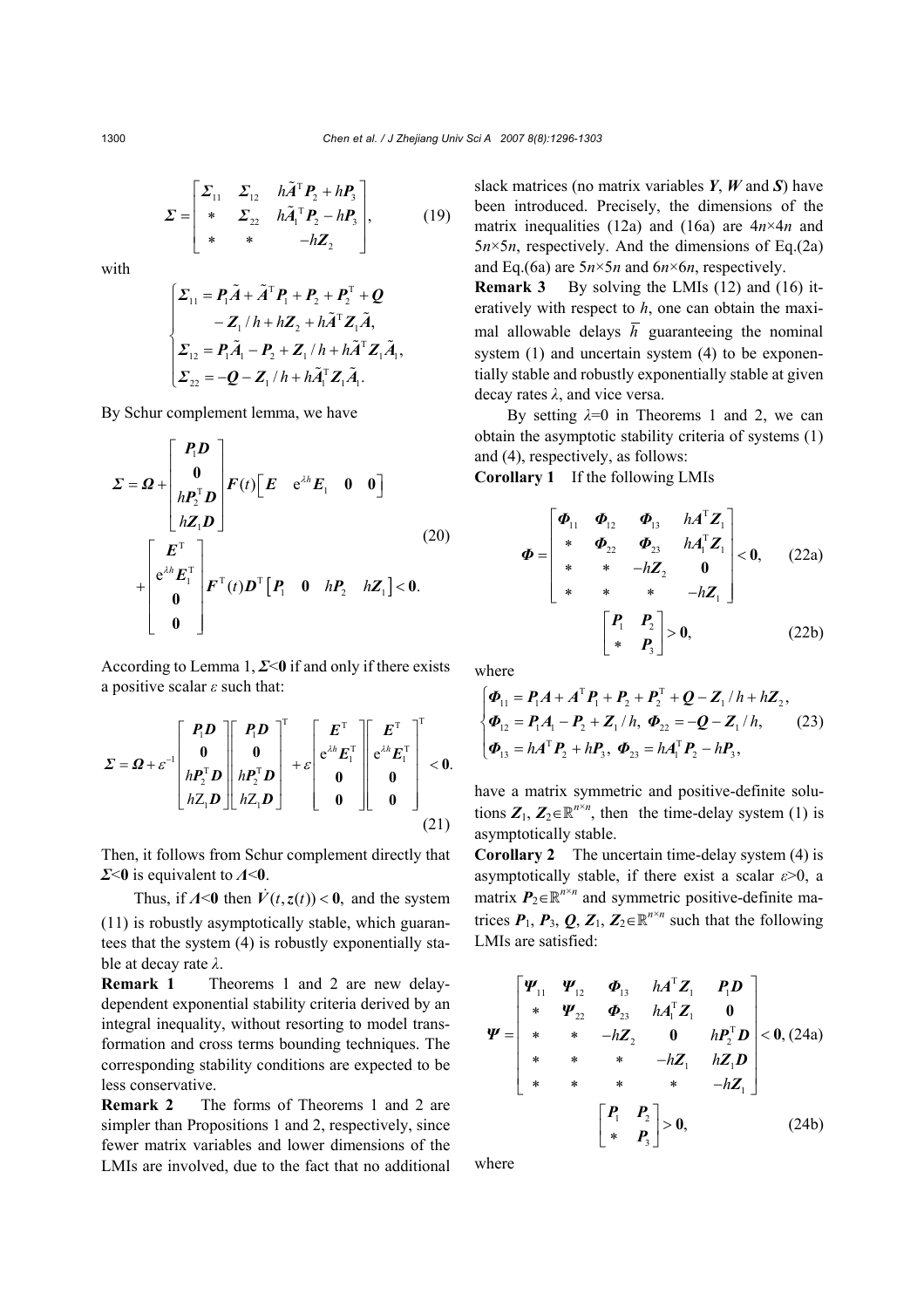$$
\begin{cases}\n\Psi_{11} = \Phi_{11} + \varepsilon E^{T} E, \n\Psi_{12} = \Phi_{12} + \varepsilon E^{T} E_{1}, \n\Psi_{22} = \Phi_{22} + \varepsilon E_{1}^{T} E_{1}.\n\end{cases}
$$
\n(25)

Similar to Remark 2, Corollaries 1 and 2 are simpler than the counterparts of (Xu *et al.*, 2006).

# ILLUSTRATIVE EXAMPLES

In this section, we provide three numerical examples to demonstrate the effectiveness of the proposed approaches in the previous section.

**Example 1** Consider the nominal linear time-delay system (1) with:

$$
A = \begin{bmatrix} -3 & -2 \\ 1 & 0 \end{bmatrix}, A_1 = \begin{bmatrix} -0.5 & 0.1 \\ 0.3 & 0 \end{bmatrix}. \tag{26}
$$

This system was considered in (Liu, 2003) and (Xu *et al.*, 2006). For given *h*, the maximal allowable decay rates  $\overline{\lambda}$  computed by Theorem 1 and some existing approaches are shown in Table 1.

**Table 1 Comparison of the maximal allowable decay rates** *λ* **for Example 1**

| h   | $\lambda$ |                   |             |         |  |
|-----|-----------|-------------------|-------------|---------|--|
|     | (Liu,     | (Mondié and       | Proposition | Theorem |  |
|     | 2003)     | Kharitonov, 2005) |             |         |  |
| 0.8 | 0.9366    | 0.7344            | 0.9366      | 0.9366  |  |
| 1.0 | 0.5903    | 0.6715            | 0.9192      | 0.9192  |  |
| 1.2 | 0.3400    | 0.6145            | 0.8990      | 0.8990  |  |
| 1.4 | 0.1813    | 0.5642            | 0.8115      | 0.8115  |  |
| 1.6 | 0.0752    | 0.5202            | 0.6990      | 0.6990  |  |
| 1.8 | 0.0014    | 0.4818            | 0.6148      | 0.6148  |  |
| 2.0 | 0         | 0.4481            | 0.5494      | 0.5494  |  |

**Example 2** Consider the following uncertain timedelay system (Xu *et al.*, 2006):

$$
\begin{cases}\nA = \begin{bmatrix} -4 & 1 \\ 0 & -4 \end{bmatrix}, A_1 = \begin{bmatrix} 0.1 & 0 \\ 4 & 0.1 \end{bmatrix}, \\
D = 0.2I, E = E_1 = I.\n\end{cases}
$$
\n(27)

Table 2 lists the maxima of decay rate  $\overline{\lambda}$  obtained by Theorem 2 and two other methods for different *h*.

**Table 2 Comparison of the maximal allowable decay** rates  $\overline{\lambda}$  for Example 2

|     | λ                                |               |           |  |  |
|-----|----------------------------------|---------------|-----------|--|--|
| h   | (Mondié and<br>Kharitonov, 2005) | Proposition 2 | Theorem 1 |  |  |
| 0.3 | 0.6255                           | 0.9531        | 0.9531    |  |  |
| 0.5 | 0.4760                           | 0.7687        | 0.7687    |  |  |
| 07  | 0.3825                           | 0.6408        | 0.6408    |  |  |
| 0.9 | 0.3191                           | 0.5480        | 0.5480    |  |  |
| 1.1 | 0.2735                           | 0.4781        | 0.4781    |  |  |
| 1.3 | 0.2392                           | 0.4236        | 0.4236    |  |  |
| 1.5 | 0.2125                           | 0.3802        | 0.3802    |  |  |

It indicates that, from the above two examples, Propositions 1, 2 and Theorems 1, 2 are both less conservative than some other methods in the literature. On the other hand, the conditions based on these two methods can achieve the same upper bounds of  $\overline{\lambda}$  for both nominal system (1) and uncertain system (4). In other words, the simpler Theorems 1 and 2 do not introduce additional conservatism compared with Propositions 1 and 2.

**Example 3** Consider the asymptotic stability of the following time-delay system in (Xu and Lam, 2005) with norm-bounded parameter uncertainties:

$$
\begin{cases}\nA = \begin{bmatrix} -2 & 0 \\ 0 & -0.9 \end{bmatrix}, A_1 = \begin{bmatrix} -1 & 0 \\ -1 & -1 \end{bmatrix}, \\
D = \gamma I, E = E_1 = I.\n\end{cases}
$$
\n(28)

Table 3 shows the comparison of the maximum allowable delays *h* for various uncertainty degrees *γ* by different methods. It is clear that  $\overline{h}$  by Corollary 1 of this paper and (Han, 2005) are the equivalent to those by (Xu *et al*., 2006) and (Xu and Lam, 2005), respectively.

**Table 3 Comparison of the maximal allowable delays** *h* **for Example 3**

|     | h            |        |             |             |  |
|-----|--------------|--------|-------------|-------------|--|
| γ   | (Xu and Lam, | (Han,  | (Xu et al., | Corollaries |  |
|     | 2005)        | 2005)  | 2006)       | 1 and 2     |  |
| 0   | 4.4721       | 4.4721 | 4.4721      | 4.4721      |  |
| 0.1 | 3.2172       | 3.2172 | 3.2415      | 3.2415      |  |
| 0.2 | 2.3970       | 2.3970 | 2.4317      | 2.4317      |  |
| 0.3 | 1.8607       | 1.8607 | 1.8961      | 1.8961      |  |
| 0.4 | 1.4950       | 1.4950 | 1.5185      | 1.5185      |  |
| 0.5 | 1.2310       | 1.2310 | 1.2374      | 1.2374      |  |
| 0.6 | 1.0181       | 1.0181 | 1.0181      | 1.0181      |  |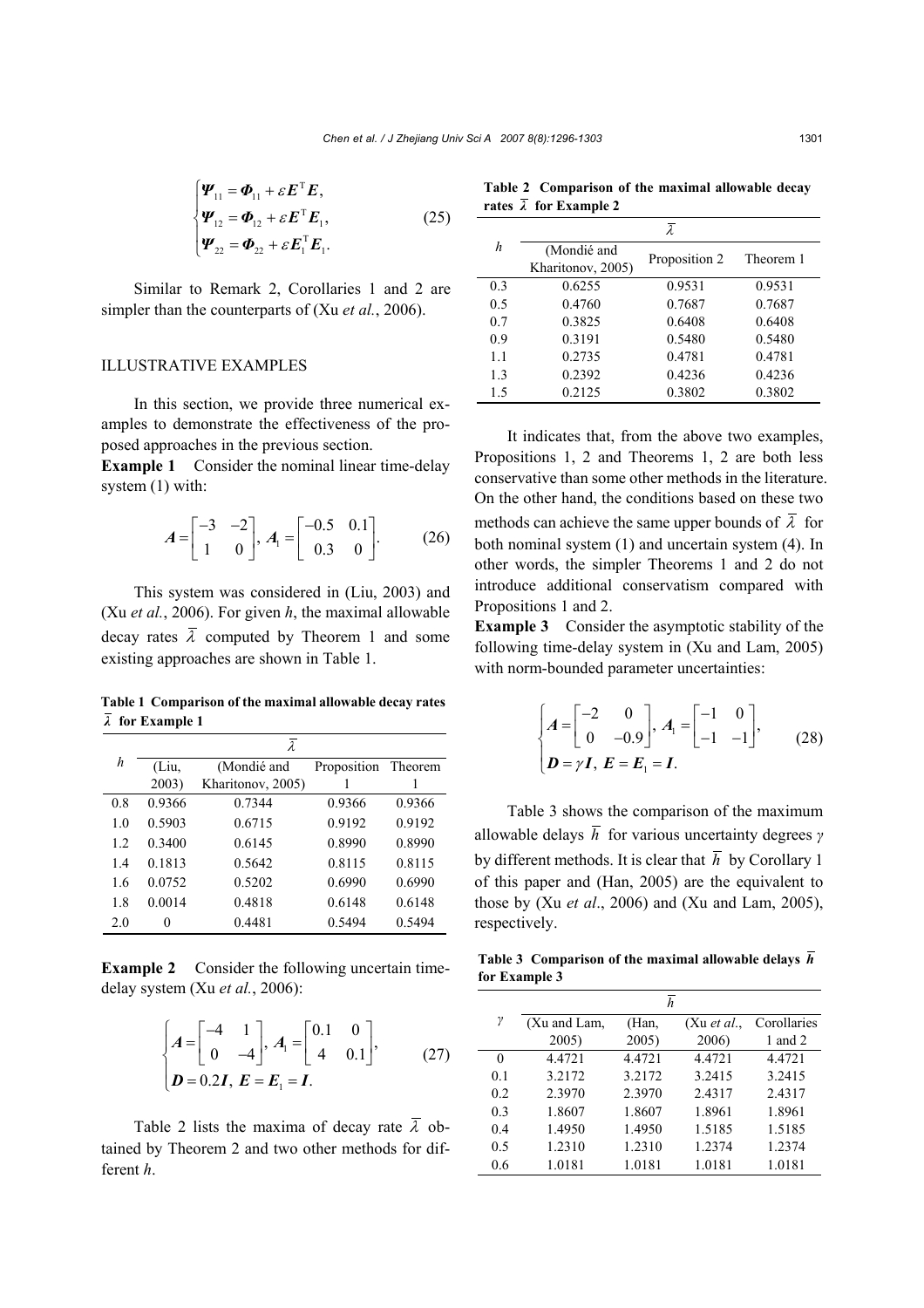# EQUIVALENCE OF THE TWO METHODS

From the numerical examples in the previous section, we present the following theorems.

**Theorem 3** For given scalars *λ*>0 and *h*>0, there exist symmetric positive-definite matrices  $P_1$ ,  $P_3$ ,  $Q_1$  $Z_1, Z_2 \in \mathbb{R}^{n \times n}$  and matrices  $P_2, Y, W, S \in \mathbb{R}^{n \times n}$  such that Eqs.(2a) and (2b) hold if and only if there exist symmetric positive-definite matrices *P*1, *P*3, *Q*, *Z*1,  $Z_2 \in \mathbb{R}^{n \times n}$  and a matrix  $P_2 \in \mathbb{R}^{n \times n}$  such that Eqs.(12a) and (12b) hold.

**Proof** (1)  $\Gamma \leq 0 \Rightarrow \Omega \leq 0$ : To obtain Eq.(12a), it suffices to pre-multiply and post-multiply *Γ*<**0** with *T*(*h*) and  $T<sup>T</sup>(h)$ , respectively, where

$$
T(h) = \begin{bmatrix} I & 0 & 0 & I/h & 0 \\ 0 & I & 0 & -I/h & 0 \\ 0 & 0 & I & 0 & 0 \\ 0 & 0 & 0 & 0 & I \end{bmatrix}.
$$
 (29)

Thus,  $\Gamma$ <0 implies  $\Omega = T(h) \Gamma T^{T}(h)$ <0.

(2)  $\mathbf{\Omega} \leq 0 \Rightarrow \mathbf{\Gamma} \leq 0$ : By solving the LMIs (12), we can obtain a matrix  $P_2$  and symmetric positive- definite matrices  $P_1$ ,  $P_3$ ,  $Q$ ,  $Z_1$ ,  $Z_2$  such that  $Q<0$  is satisfied.

For a given symmetric and positive-definite matrix  $Z_1$ , setting  $W = W^T = -Z_1/h$ , and  $Y = Y^T = Z_1/h$ , then we have

$$
\begin{cases}\nA_{11} = \mathbf{Z}_1 / h - \mathbf{Y} - \mathbf{Y}^{\mathrm{T}} + h \mathbf{Y} \mathbf{Z}_1^{-1} \mathbf{Y}^{\mathrm{T}} = \mathbf{0}, \\
A_{12} = -\mathbf{Z}_1 / h + \mathbf{Y} - \mathbf{W}^{\mathrm{T}} + h \mathbf{Y} \mathbf{Z}_1^{-1} \mathbf{W}^{\mathrm{T}} = \mathbf{0}, \\
A_{13} = -h \mathbf{S}^{\mathrm{T}} + h^2 \mathbf{Y} \mathbf{Z}_1^{-1} \mathbf{S}^{\mathrm{T}} = \mathbf{0}, \\
A_{22} = \mathbf{Z}_1 / h + \mathbf{W} + \mathbf{W}^{\mathrm{T}} + h \mathbf{W} \mathbf{Z}_1^{-1} \mathbf{W}^{\mathrm{T}} = \mathbf{0}, \\
A_{23} = h \mathbf{S}^{\mathrm{T}} + h^2 \mathbf{W} \mathbf{Z}_1^{-1} \mathbf{S}^{\mathrm{T}} = \mathbf{0}.\n\end{cases} (30)
$$

And for any matrices  $P_1$ ,  $P_2$ ,  $P_3$ ,  $Q$ ,  $Z_1$ ,  $Z_2$  given by Eq.(12), the following inequality is true:

$$
\Omega + \begin{bmatrix} d_{11} & d_{12} & d_{13} & 0 \\ * & d_{22} & d_{23} & 0 \\ * & * & 0 & 0 \\ 0 & 0 & 0 & 0 \end{bmatrix} < 0.
$$
 (31)

It implies that there exists a scalar *δ*>0 such that

$$
\Omega + \begin{bmatrix} A_{11} & A_{12} & A_{13} & 0 \\ * & A_{22} & A_{23} & 0 \\ * & * & \delta I & 0 \\ 0 & 0 & 0 & 0 \end{bmatrix} < 0.
$$
 (32)

On the other hand, for a given positive-definite symmetric matrix  $Z_1$ , we can always find a matrix  $S \in \mathbb{R}^{n \times n}$  satisfying  $h^3 S Z_1^{-1} S^T = \delta I$ . That is

$$
\boldsymbol{\Omega} + \begin{bmatrix} A_{11} & A_{12} & A_{13} & 0 \\ * & A_{22} & A_{23} & 0 \\ * & * & h^3 \mathbf{S} \mathbf{Z}_1^{-1} \mathbf{S}^T & 0 \\ 0 & 0 & 0 & 0 \end{bmatrix} < 0. \tag{33}
$$

With the definition of *Ω* in Theorem 1 and Schur complement, inequality (33) becomes *Γ*<**0**, which means that  $\Gamma$ <0 is implied by  $\Omega$ <0.

**Theorem 4** For given scalars *λ*>0 and *h*>0, there exist a scalar *ε*>0, symmetric positive-definite matrices  $P_1$ ,  $P_3$ ,  $Q$ ,  $Z_1$ ,  $Z_2 \in \mathbb{R}^{n \times n}$  and matrices  $P_2$ ,  $Y$ ,  $W$ ,  $S \in \mathbb{R}^{n \times n}$  such that Eqs.(6a) and (6b) hold if and only if there exist symmetric positive-definite matrices  $P_1$ ,  $P_3$ ,  $Q$ ,  $Z_1$ ,  $Z_2 \in \mathbb{R}^{n \times n}$ , a matrix  $P_2 \in \mathbb{R}^{n \times n}$  and a scalar  $\varepsilon > 0$ such that Eqs.(16a) and (16b) hold.

**Proof** We can obtain  $A = U(h) \Theta U^{T}(h) < 0$ , where

$$
U(h) = \begin{bmatrix} I & 0 & 0 & I/h & 0 & 0 \\ 0 & I & 0 & -I/h & 0 & 0 \\ 0 & 0 & I & 0 & 0 & 0 \\ 0 & 0 & 0 & 0 & I & 0 \\ 0 & 0 & 0 & 0 & 0 & I \end{bmatrix}.
$$
 (34)

This means *Λ*<**0** provided *Θ*<**0**.

Following similar lines of the second part of the proof in Theorem 3, we can show that *Θ*<**0** as long as *Λ*<**0**.

If we choose the following Lyapunov-Krasovskii functional

$$
V(t, x(t)) = x^{\mathrm{T}}(t)Px(t) + \int_{t-h}^{t} x^{\mathrm{T}}(s)Qx(s)ds
$$
  
+ 
$$
\int_{-h}^{0} \int_{t+\beta}^{t} x^{\mathrm{T}}(s)Zx(s)dsd\beta,
$$
 (35)

we can conclude that the asymptotic stability conditions of (Xu and Lam, 2005) and those of (Han, 2005) are equivalent.